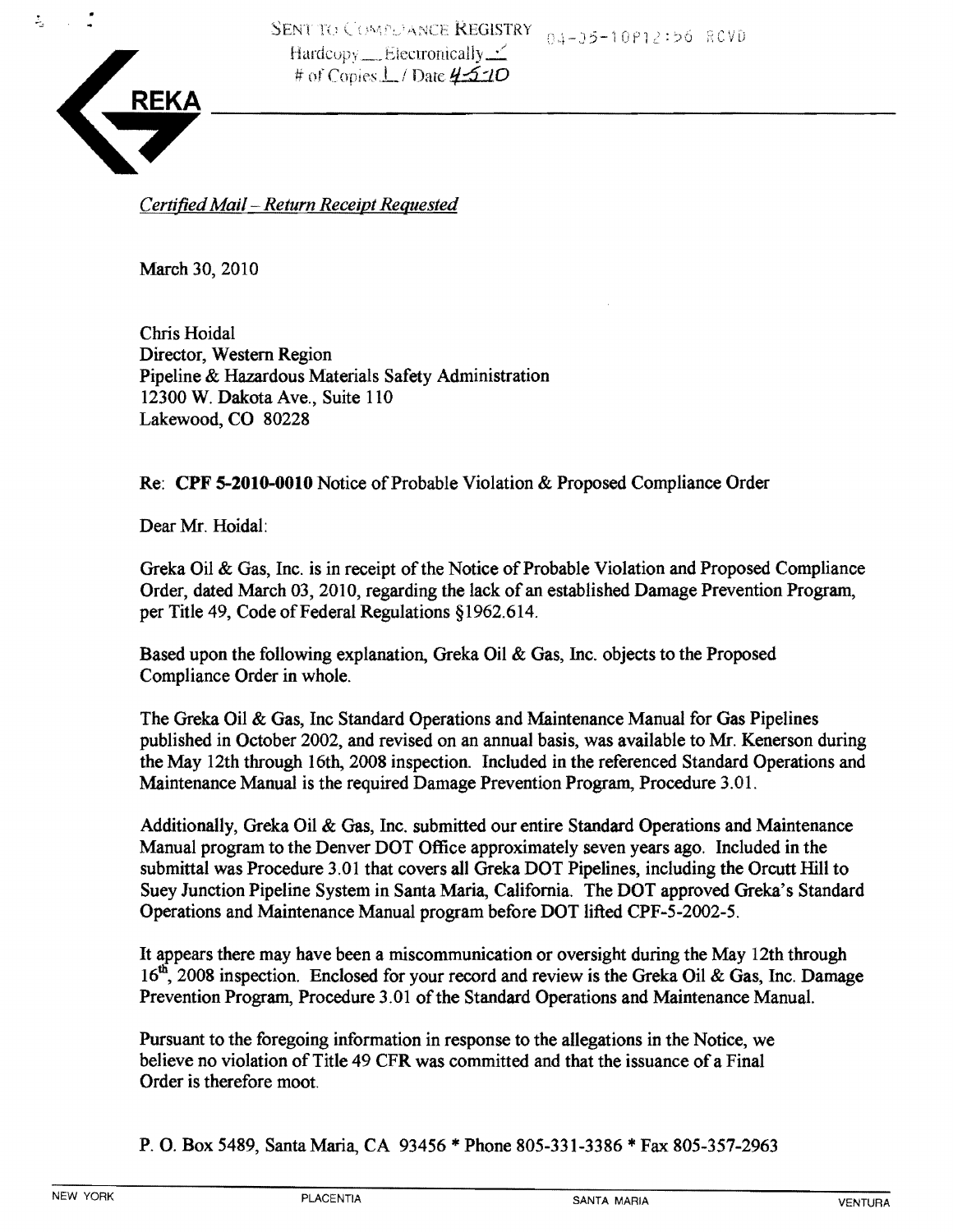Sincerely,

 $\frac{1}{\sqrt{2}}$  ,  $\frac{1}{\sqrt{2}}$  ,  $\frac{1}{\sqrt{2}}$ 

 $\bar{\mathbf{v}}$ Þ -og [ll

Ray Marroquin<br>Pipeline Management<br>Greka Oil & Gas, Inc.

Enclosure: Damage Prevention Program, Procedure 3.01 of the Standard Operations and Maintenance Manual

cc: Susan Whalen, SR VP & GC Alex Dimitrijevic, General Manager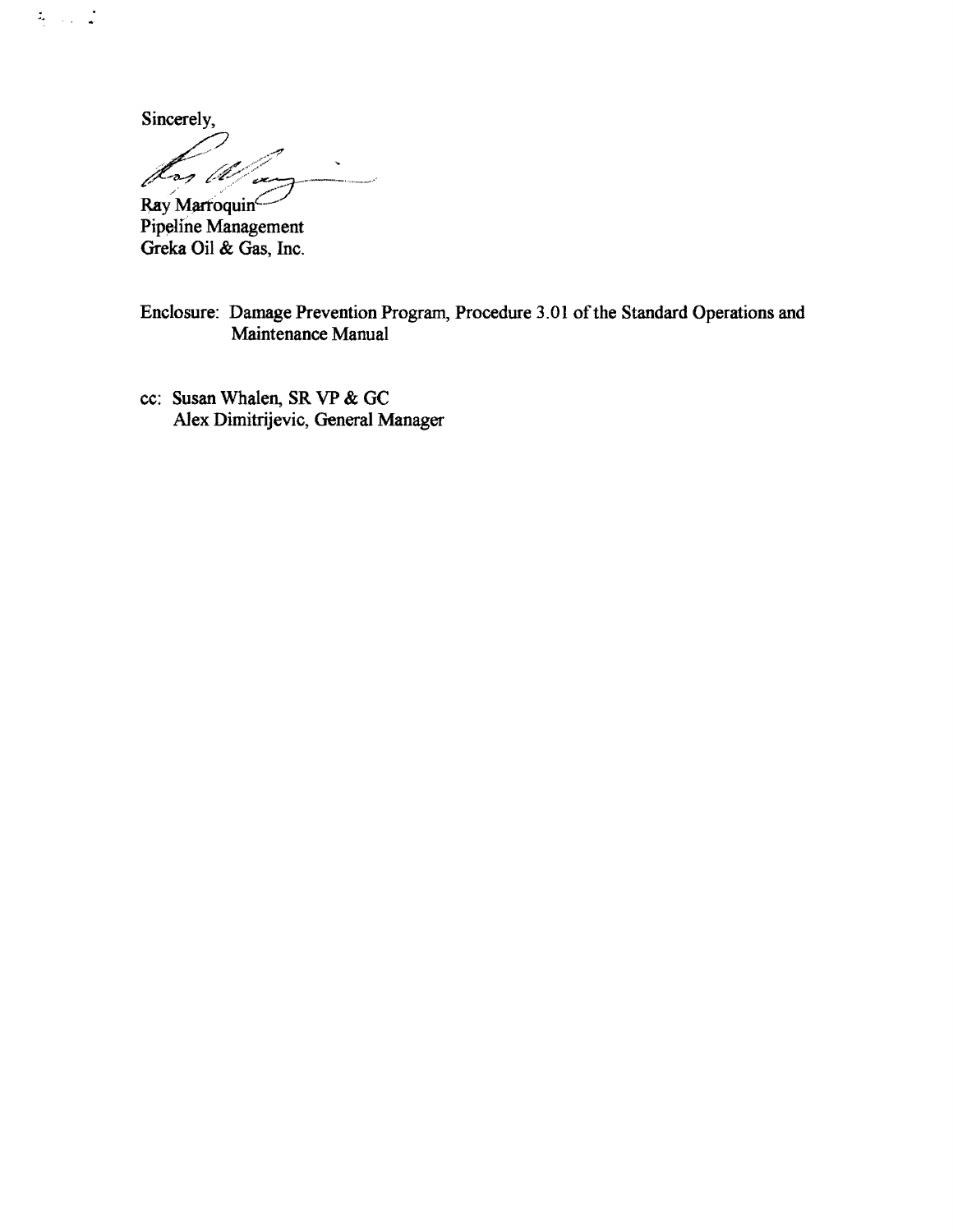

 $\lesssim$   $^{\star}$ 

ng.

## **DAMAGE PREVENTION PROGRAM**

#### 1. REFERENCE

49 CFR, Sections 192.614,198.37, and 198.39.

#### 2. PURPOSE

This procedure establishes the damage prevention program to minimize third-party damage to Greka pipelines.

#### 3. RESPONSIBILITY FOR IMPLEMENTATION

The (84) is responsible for implementation of the damage prevention program.

#### 4. GENERAL

- 4.1 All onshore and offshore pipelines are included in this prevention program including unregulated lines in Class 1 locations.
- 4.2 Federal and state regulations require a written program to prevent damage to buried facilities due to excavation activities. Excavation activities include:
	- 4.2.1 Excavation
	- 4.2.2 Blasting
	- 4.2.3 Directional drilling and other trenchless technology, which includes, cutting, jetting, boring, reaming, and jacking techniques.
	- 4.2.4 Tunneling
	- 4.2.5 Backfilling
	- 4.2.6 Removal of above or below ground structures (such as stumps) by explosive or mechanical means.
	- 4.2.7 Plowing (installation of flexible pipe, such as drain tile, or cable without open trenching).
	- 4.2.8 Other earth moving or earth disturbing activities.
	- 4.2.9 Offshore pipe laying.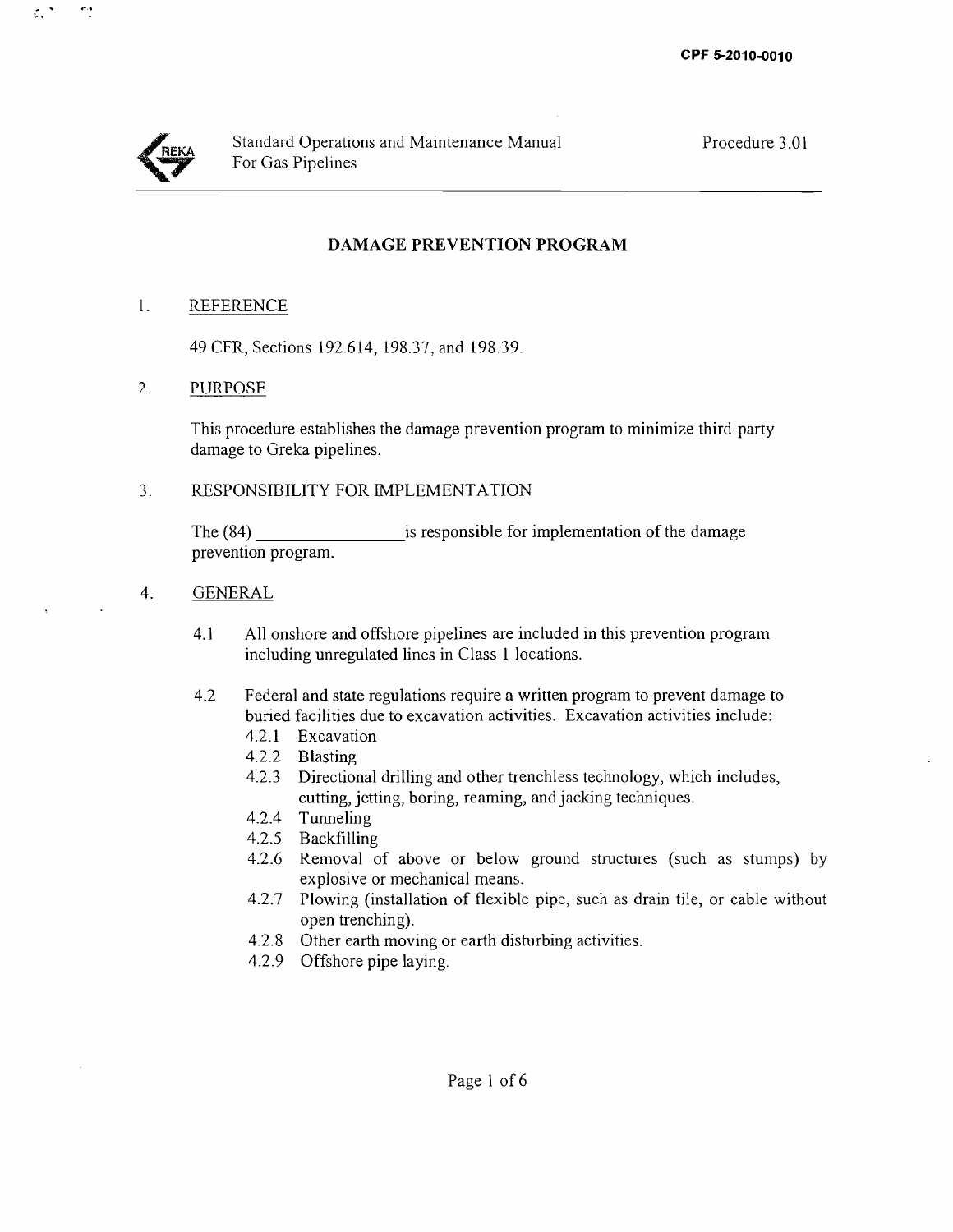

### 5. PROCEDURE

- 5.1 "One Call" System Participation
	- 5.1.1 Greka continues a May II, 1998 agreement with:

USA- Dig Alert Underground Service Alert - Southern California 1760 California Avenue Corona, CA 92881 (800) 227-2600 (calls from excavators) (909) 808-8100 (business office) e-mail: polly@digalert.org

- 5.1.2 Each year, USA Dig Alert sends a form for updating the map grids they use for sending notices. The grids and notices are mapped according to the current edition of the Thomas Brothers Guide published by Rand McNally. The (85) is responsible to update the grids with the service provider.
- 5.2 Identification of Excavators

The local practice of notifying USA-Dig Alert before excavation is well established. Accordingly, Greka does not attempt to anticipate or pre-identify those that may engage in excavation activities over its pipeline service areas.

5.3 Notification of Excavators and the Public

General notice to the public about pipeline safety is covered under the "Public Education Program" under Procedure 3.03 of this manual. Actual notice to persons excavating via USA Dig Alert is covered in paragraphs below.

- 5.4 Receiving and Recording Dig Alert Tickets
- 5.5
- 5.4.1 Dig Alerts tickets are received daily by e-mail at the Lakeview office.
- 5.4.2 The (86) receives and logs Dig-Alerts tickets on Form 3.01A. Once logged, tickets are electronically archived to a dedicated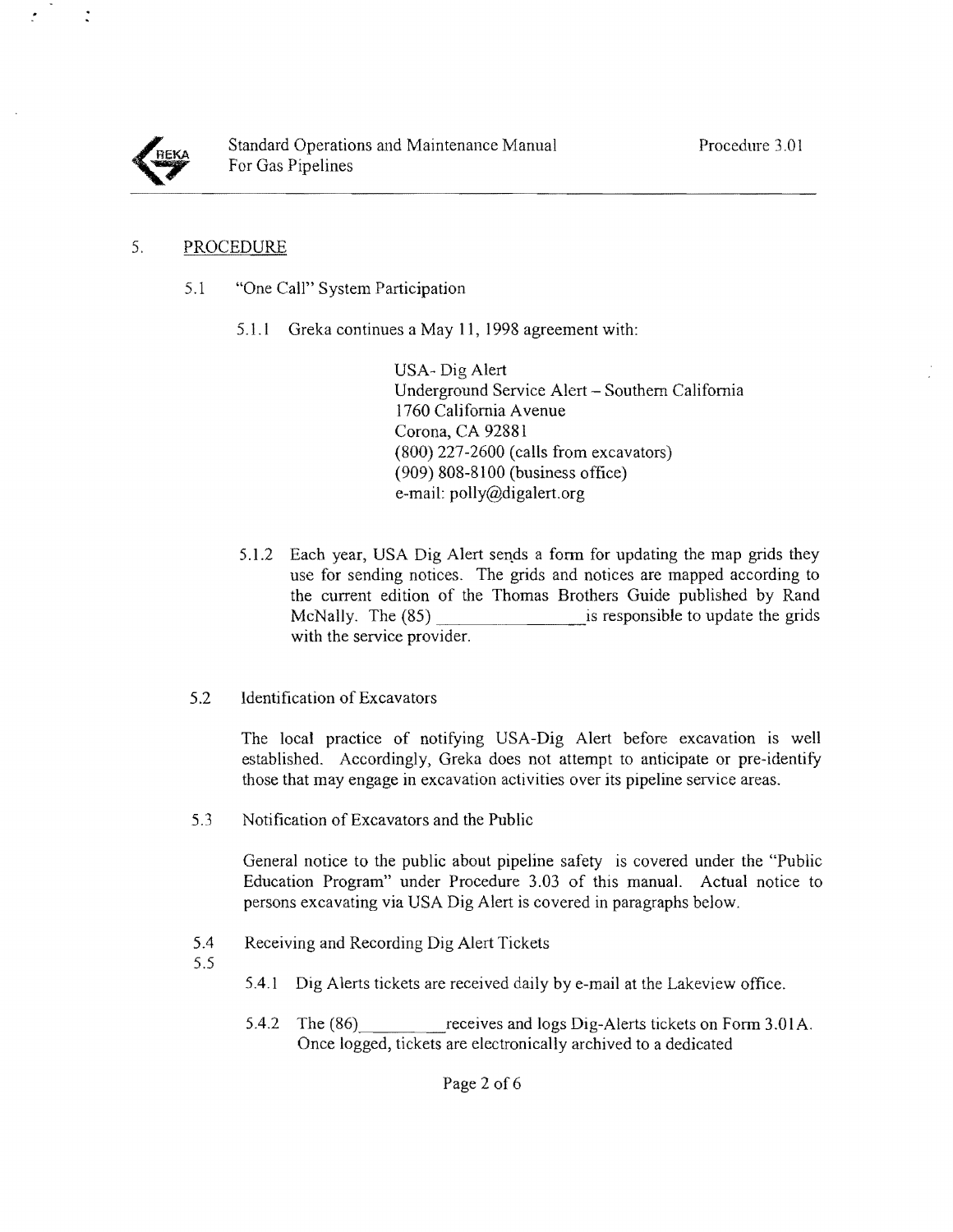$\ddot{\cdot}$ 

subdirectory and periodically backed up on CD. In no event shall any ticket be deleted.

- 5.5 Responding to Dig Alert Tickets
	- 5.5.1 By checking maps, the (87) determines if excavation activity described on each Dig Alert ticket will be conducted in the vicinity of a Greka pipeline.
	- 5.5.2 If the activity will not be conducted near a line, the (88) will telephone the requester at the listed number, stating the ticket number and "no conflict with Greka lines". Voice mail messages are acceptable. Log the date, time, telephone number, person receiving the call, or 'voice mail' on Form 3.01 A.
	- 5.5.3 If the Dig Alert ticket is a 're-send' or an exact repeat of a previous ticket where the notifier was contacted, note the re-sent ticket number, date, and note "resend" on Form 3.01A.
	- 5.5.4 lfthe Dig Alert ticket suggests activity that will (or could) be conducted near a line, the (89) will radio the (90) with the Thomas Guide grid number and narrative boundaries on the ticket. The anticipated date of work also must be conveyed. Note the ticket number, date, time, and "field mark" on Form 3.01A. The (89) will inform the requester that a Greka pipeline is near the area described on the ticket and that the line will be marked. Record all conversations with requestors on Form 3.01A using as many lines as needed.
- 5.6 Pipeline Location and Marking
	- 5.6.1 Where Dig Alert tickets are identified for marking the (90) will locate and mark pipelines with marking paint on pavement. Spikes and 'rooster tails' shall be used on bare soil. Lath and flagging will be used at vegetated areas. The customary color for marking gas lines is yellow. For pavement markings, a line with arrow heads will be placed over the line showing direction. GAS (with diameter) will be painted above the line and the word 'GRKA' will be painted painted below the line. If no conflict is determined between USA markers that are typically painted in white, the words 'No GRKA' shall be painted near the USA marks.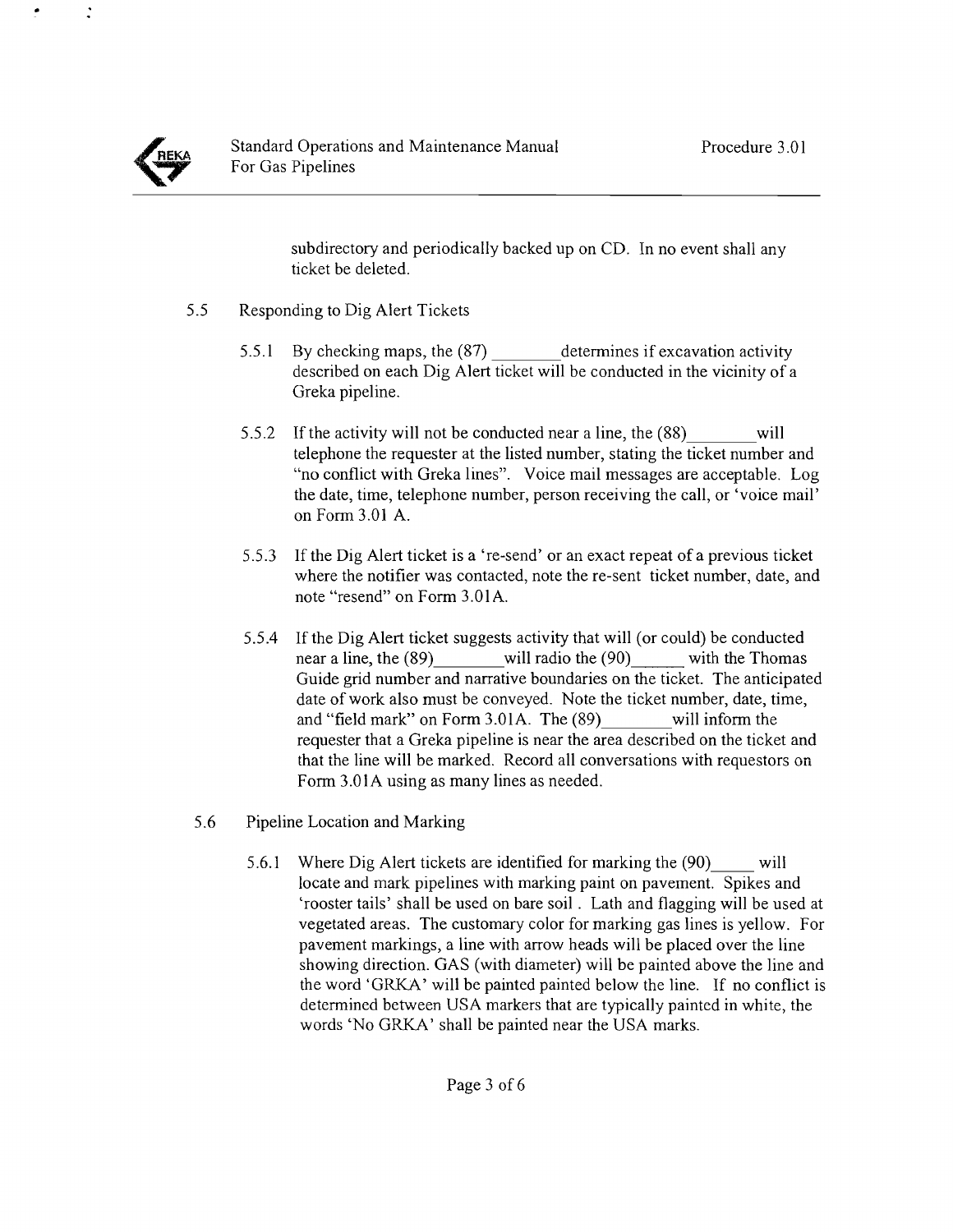

 $\cdot$ 

- 5.6.2 Effort should be made to meet excavation personnel to discuss the planned activities, possible conflicts, and other safety related issues.
- 5.6.3 Because the depth of burial and true lateral locations of most lines is not known, GREKA EMPLOYEES SHALL NOT MAKE STATEMENTS THAT COULD BE INTERPRETED AS A WARRANTEE ON LINE DEPTH AND LOCATION. Employees shall caution all excavators about the dangers of working near gas lines and (if asked) suggest careful hand potholing near the pipe.
- 5.7 Inspection and of Pipelines Exposed by Excavation Activities
	- 5.7.1 Where excavation exposes a Greka pipeline, the (92) or the  $(90)$  will be present to monitor for damage and examine the pipe. Greka safety rules apply (of course) to all entries into trenches. Form 3.01B will be used to internally report on condition of the exposed line.
- 5.8 Blasting

If blasting is anticipated, a leakage survey must be done prior to work to verify the pre-blasting integrity of the pipeline.

5.9 Horizontal Directional Drilling (HDD) and other Trenchless Technology

Because of the high potential risk associated with HDD and other trenchless technology, the following procedures are in addition to the above stated requirements for normal excavation methods. These additional procedures are to mitigate the risks of damage to Greka lines.

- 5.9.1 Maximum separation between substructures, when possible, should be designed into the trenchless operation.
- 5.9.2 Greka personnel shall ensure that contractor personnel are following safe practices and are well qualified and experienced in this type of pipeline installation.
- 5.9.3 Prior to the commencement of any work, a precise and thorough site survey must be done to locate potential conflicts with known existing underground facilities. Potholes may be required to determine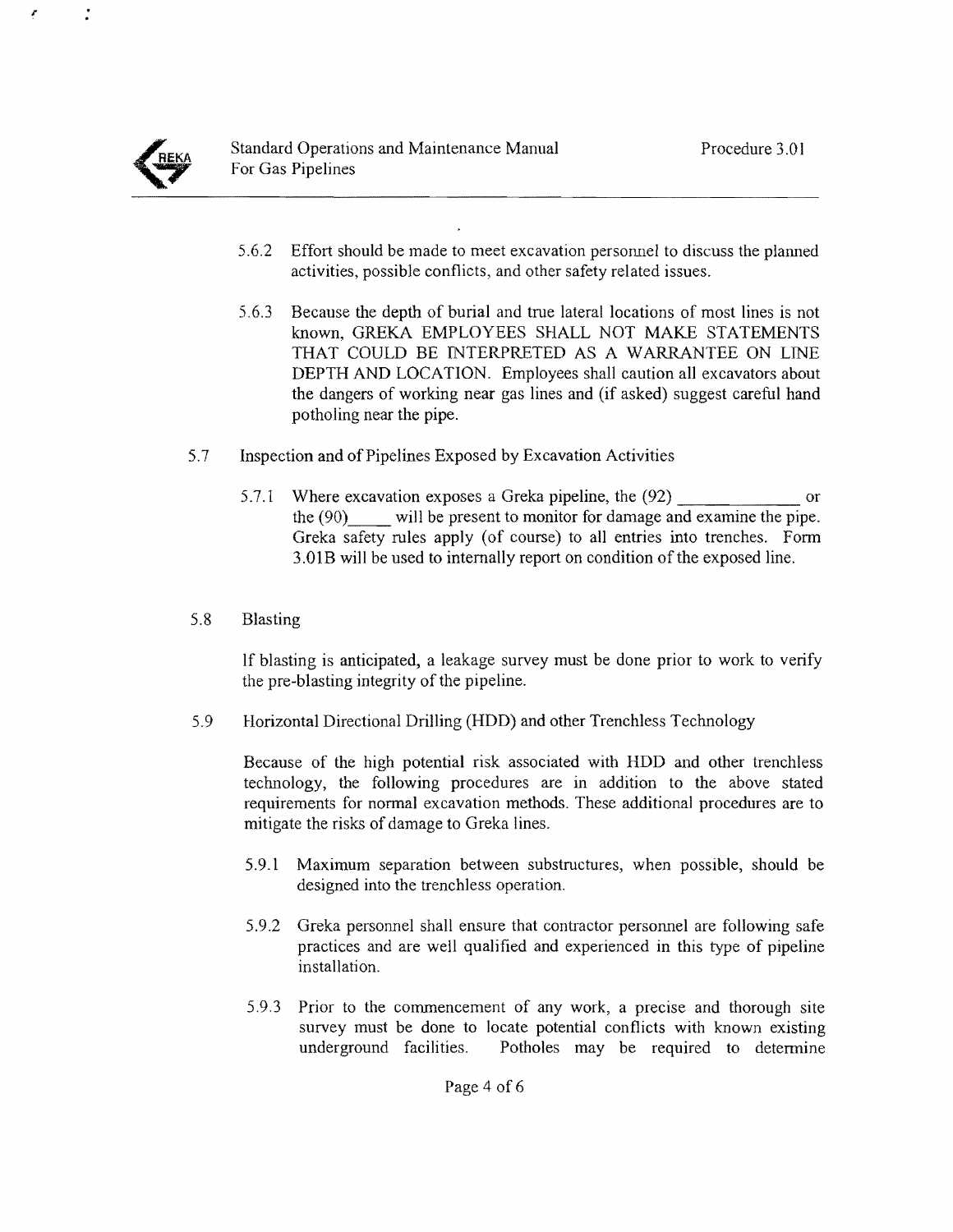substructure location(s). A knowledgeable substructure representative from Greka must be on site at time of exploration (potholing) and actual trenchless operations.

- 5.9.4 Whenever HDD is proposed within 10 feet of a known substructure, potholes will be dug, when possible, at a maximum of 25 foot intervals to determine the exact location of the drill head during pilot and back reaming operations. Characteristics of the soil, such as rock, sand, etc.that could effect the alignment of the pilot hole and stiffness of the pipe should be considered.
- 5.9.5 Greka personnel shall monitor the location and alignment of the operation constantly with a 'walkover" detector. Readings on the drill head every 10 feet for direction and depth shall be marked on the surface. If a problem is encountered, the operation must be altered or shutdown immediately for resolution. The "drill head" should not be removed in the event of suspected damage or abnormalities. Further damage could be caused.
- 5.9.6 If necessary, and to ensure additional safety of the HDD operation, **it** may be necessary to reduce pipeline operating pressure or shutdown the pipeline completely.
- 5.10 Exposed Pipe

Whenever any buried pipe is exposed for any reason, the company shall examine the pipe for evidence of external corrosion.

If external corrosion requiring remedial action is found, additional investigation circumferentially and longitudinally may be necessary beyond the exposed portion (by visual examination, indirect method. or both) to determine whether additional corrosion requiring remedial action exists in the vicinity of the exposed portion. See Procedure 6.04 "Internal and External Examination of Buried Pipelines".

# 6. RELATED PROCEDURES

- 3.02 Telephone Answering Services
- 3.03 Public Education Program
- 3.05 Crossing of Company Pipelines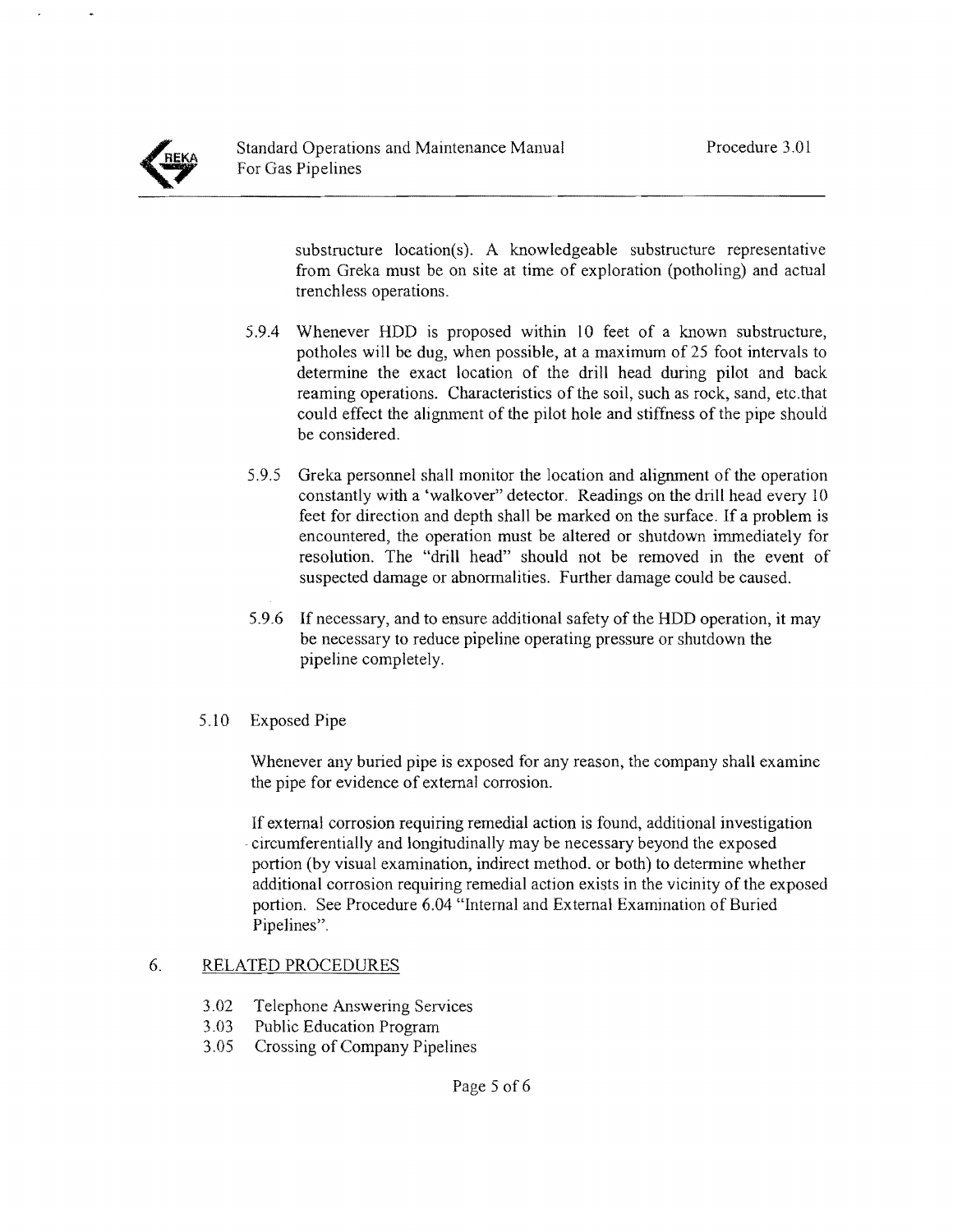

|                      | Sheet No.      |
|----------------------|----------------|
| Dig Alert Ticket Log | Date Completed |
| Form $3.01A$         | Initials       |

**'.** 

| Date | <b>Ticket Number</b> | Re-<br>send          | No<br>Conflict       | Mark                      | Requestor Name | Requestor<br>Phone | Comments            |
|------|----------------------|----------------------|----------------------|---------------------------|----------------|--------------------|---------------------|
|      |                      | $\Box$               | $\Box$               | $\Box$                    |                |                    |                     |
|      |                      | $\Box$               | $\Box$               | $\overline{\square}$      |                |                    |                     |
|      |                      | $\overline{\Box}$    | $\overline{\Box}$    | $\overline{\Box}$         |                |                    |                     |
|      |                      | $\overline{\Box}$    | $\overline{\Box}$    | $\overline{\Box}$         |                |                    |                     |
|      |                      | $\overline{\Box}$    | $\Box$               | $\Box$                    |                |                    |                     |
|      |                      | $\Box$               | $\overline{\Box}$    | $\Box$                    |                |                    |                     |
|      |                      | $\overline{\Xi}$     | $\overline{\Box}$    | $\overline{\Box}$         |                |                    |                     |
|      |                      |                      |                      | $\overline{\Box}$         |                |                    |                     |
|      |                      | $\overline{\Box}$    | $\overline{\Box}$    | $\overline{\Box}$         |                |                    |                     |
|      |                      | $\overline{\Box}$    | $\overline{\square}$ | $\Box$                    |                |                    |                     |
|      |                      | $\overline{\Box}$    | $\overline{\Box}$    | $\Box$                    |                |                    | $\mathcal{A}^{\pm}$ |
|      |                      | $\overline{\Box}$    | $\Box$               | $\Box$                    |                |                    |                     |
|      |                      | $\overline{\Box}$    | $\overline{\Box}$    | $\Box$                    |                |                    |                     |
|      |                      | $\overline{\Box}$    | $\overline{\Box}$    | $\Box$                    |                |                    |                     |
|      |                      | $\overline{\Box}$    | $\overline{\Box}$    | $\frac{\square}{\square}$ |                |                    |                     |
|      |                      | $\overline{\Box}$    | $\overline{\Box}$    |                           |                |                    |                     |
|      |                      | $\overline{\Box}$    | $\overline{\Box}$    | $\Box$                    |                |                    |                     |
|      |                      | $\overline{\Box}$    | $\overline{\Box}$    | $\overline{\Box}$         |                |                    |                     |
|      |                      | $\overline{\square}$ | $\overline{\square}$ | $\overline{\Box}$         |                |                    |                     |
|      |                      | $\overline{\Box}$    | $\overline{\Box}$    | $\Box$                    |                |                    |                     |
|      |                      | $\overline{\Box}$    | $\overline{\Box}$    | $\Box$                    |                |                    |                     |
|      |                      | $\overline{\Box}$    | $\overline{\Box}$    | $\Box$                    |                |                    |                     |
|      |                      | $\overline{\Box}$    | $\overline{\Box}$    | $\overline{\Box}$         |                |                    |                     |
|      |                      | $\bar{\Box}$         | $\overline{\Box}$    | $\overline{\Box}$         |                |                    |                     |
|      |                      | $\overline{\Box}$    | $\Box$               | $\overline{\Box}$         |                |                    |                     |
|      |                      | $\overline{\Box}$    | $\overline{\Box}$    | $\overline{\Box}$         |                |                    |                     |
|      |                      | $\overline{\Box}$    | $\overline{\Box}$    | $\overline{\Box}$         |                |                    |                     |
|      |                      | $\Box$               | $\overline{\Box}$    | $\Box$                    |                |                    |                     |
|      |                      | $\Box$               | $\overline{\Box}$    | $\overline{\Box}$         |                |                    |                     |
|      |                      | $\overline{\Box}$    | $\overline{\Box}$    | $\overline{\Box}$         |                |                    |                     |